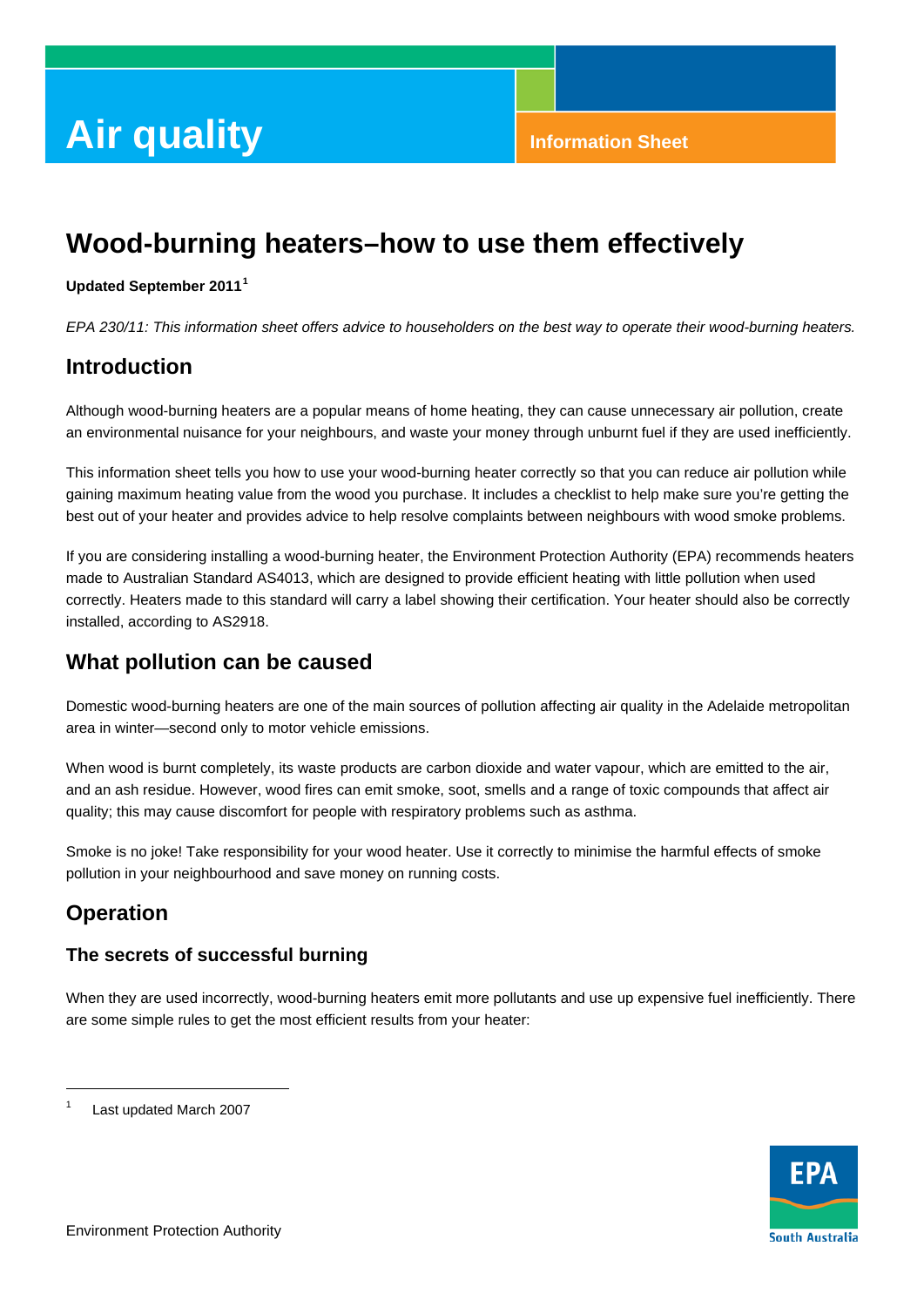- use dry fuel and seasoned timber which maximises heat release during combustion
- adjust the air damper to allow enough air flow to provide oxygen for combustion
- make sure the fire is burning brightly so that there is enough heat for complete combustion
- balance the mix of air and hot combustion gases to promote complete burning
- allow enough time for complete burning of all the fuel.
- If there is a lack of any or all of the above factors, your fuel will not burn completely, more pollutants will be released and you will waste some of your fuel.

#### **How to choose your fuel**

The wood you burn should always be dry and well seasoned because this burns more cleanly and more efficiently than unseasoned wood. Unseasoned wood contains a great deal of moisture, which reduces the burning temperature of the fire and causes smoke and pollutants.

The EPA recommends that you buy wood from a reputable firewood merchant, and do not collect wood from roadsides or illegally from national parks and reserves. Reputable merchants can be found by contacting the Firewood Association of Australia (see Page 7 for more information).

Hardwoods, such as mallee and redgum, are preferable to softwoods, such as pine, because softwoods tend to contain more resins, which create smoky odours, deposits in the chimney, and exhaust gases.

When the flue on your heater is not hot enough—and especially when you have been using unseasoned wood—a dark, sticky substance known as creosote attaches to the walls of the flue. Creosote lodges in flues and chimneys, and can cause a chimney fire. It can be minimised by burning at higher temperatures.

#### Remember:

- buy wood from a reputable firewood merchant
- check that the wood you are buying is dry and well seasoned by striking two pieces together. Dry wood gives a resonant 'clack', while unseasoned wood sounds more like a dull 'clunk'
- never use wood treated with copper chrome-arsenate<sup>[2](#page-1-0)</sup> (such as permapine)—it releases poisonous fumes when burnt
- wood collected from the seashore is not suitable because it contains corrosive salts
- $\bullet$  don't burn garbage, painted timber or particle board<sup>1</sup>—these release pollutants.

#### **How to store wood correctly**

Stack your wood loosely off the ground in a criss-cross fashion to allow the air to circulate freely (Figure 1). Store it under a roof to keep it dry. It is better to keep wood at least eight months before use so that it is properly seasoned.

 $\overline{a}$ 

<span id="page-1-0"></span><sup>2</sup> Burning these materials is also illegal.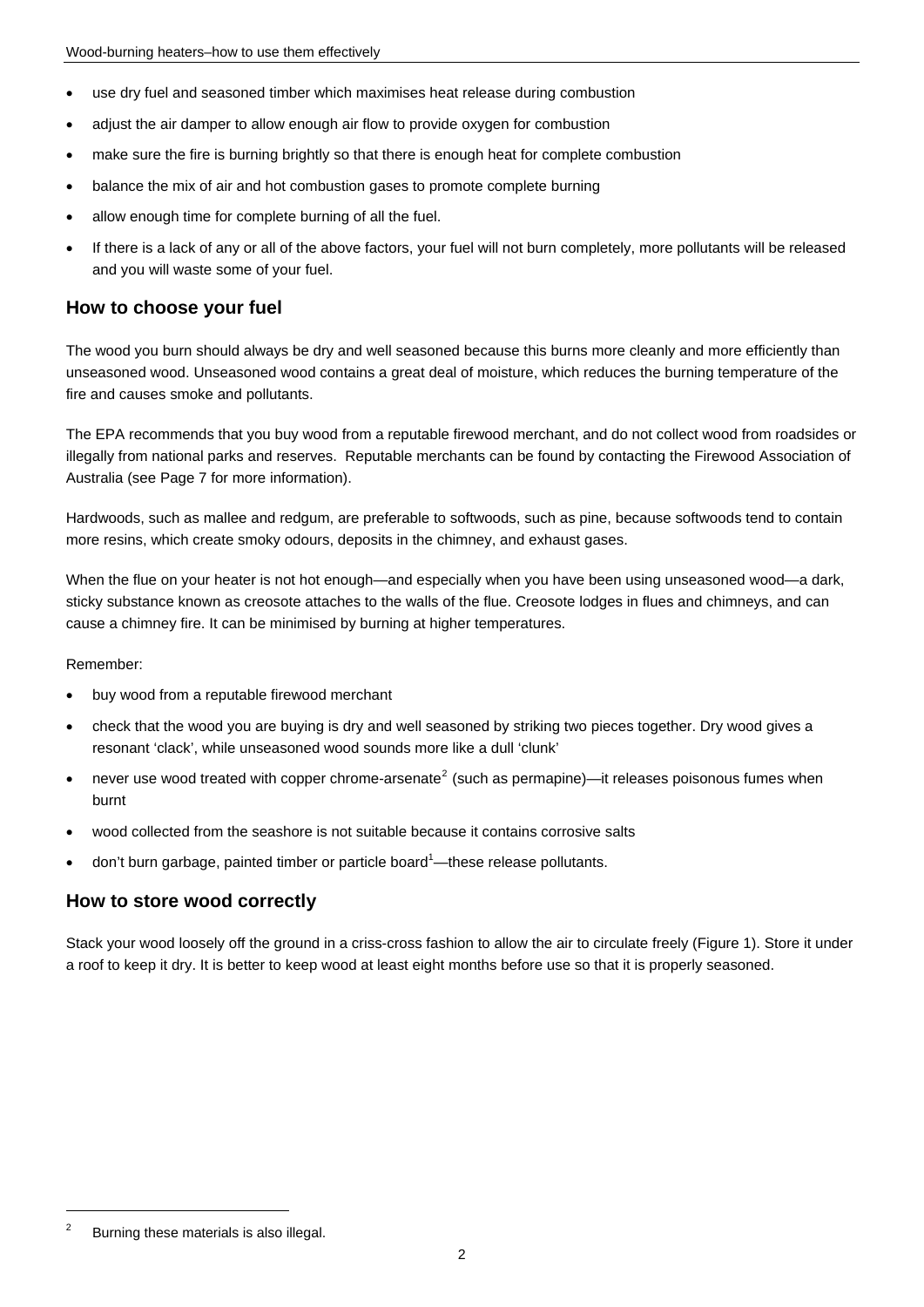

#### **How to start a fire correctly**

Use kindling wood, firelighters or paper to start the fire. Then add larger pieces of wood when a bed of fire has been established.

The air intake on your heater should be left fully open for at least 30 minutes to encourage the fire to reach maximum temperature—a hot fire will burn the wood more completely and therefore more efficiently and cleanly.

#### **How to keep it going efficiently**

It is better to build small fires regularly, and provide them with plenty of air, than to build one large fire and partly close the air intake—it will smoulder through lack of oxygen, give you less heat and burn inefficiently. It will also cause pollution, upset the neighbours, and allow partly burnt cinders to build up in the chimney, which could cause a chimney fire.

Every time you add fuel, open the air intake first and then add the wood. After 10–20 minutes when all the wood is burning properly, you may then reduce the air intake to give a comfortable fire. If your room is too hot, reduce the heat by adding less wood when refuelling the fire.

For the best results, keep your fire burning at a moderate rate.

#### **Where there is smoke**

Smoke means air pollution—and the best way to check for smoke is to look outside. If you can see smoke rising from your chimney, your heater is not burning efficiently and the air supply to the fire should be increased. If you still can't find the source of your wood smoke problem, the Australian Home Heating Association offers a free home inspection service in conjunction with participating councils. Please contact your council to enquire about the availability of this service.

You can expect some light smoke when you start your fire and when you refuel it, but this should last no longer than 20 minutes. The less smoke you can see, the hotter and cleaner your fire is burning.

If you prevent your fire from smoking, you can reduce your contribution to air pollution and the haze caused by fires, get more value from your firewood, and avoid unpleasantness with your neighbours.

## **Installation**

#### **Height and position of chimneys and flues**

When installing a wood-burning heater, your chimney must be high enough to allow the combustion gases to disperse.

If another building, or a solid mass such as the side of a hill, is closer than 15 metres, the chimney needs to be at least one metre higher than the building or hillside (Figure 2). In some areas, it may not be practical to install and use a wood fire because the chimney would need to be very high to achieve this minimum clearance (Figure 3).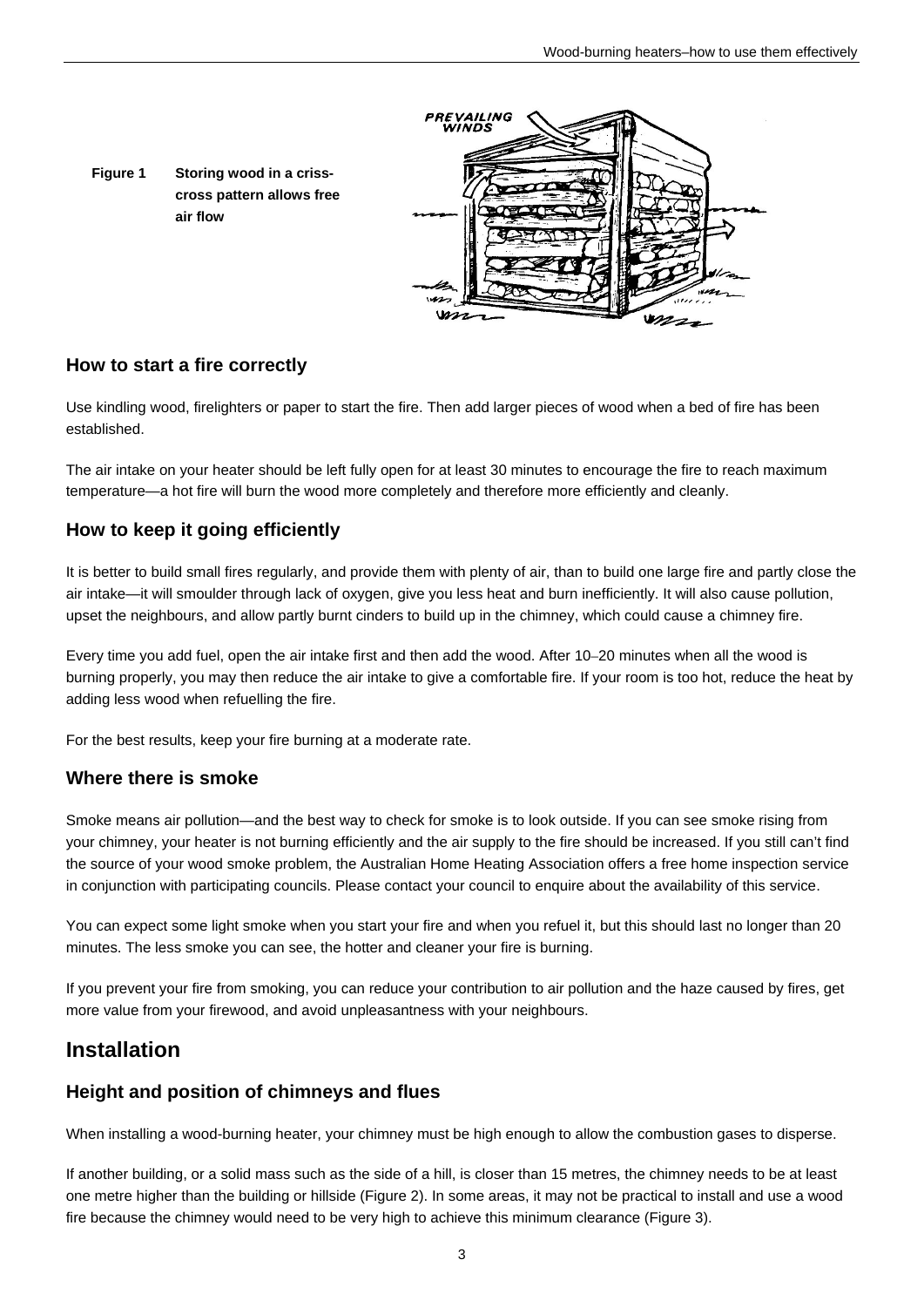

A flue or chimney that is correctly installed will:

- avoid smoke and odours entering your neighbours' homes
- disperse the smoke and gases
- reduce the concentration of pollutants.

#### **Saving money**

You can also reduce your heating costs by insulating your home, closing doors and drawing your curtains to conserve the heat from your fire.

However, you should always have some fresh air flowing into the room in which your heater is located to provide air for combustion.

#### **Buying the right size**

Buying the right sized heater is important. A model that is too large for your room will have to be turned down, and this immediately reduces efficiency, creates smoke and fouls the flue with creosote.

Operating a heater with a smaller load of firewood than it is designed for to reduce the heat output will reduce its efficiency, although it also decreases air pollution.

#### **Installing your heater**

Check with your local council before the heater is installed, because installation of wood-burning heaters normally requires approval under building codes.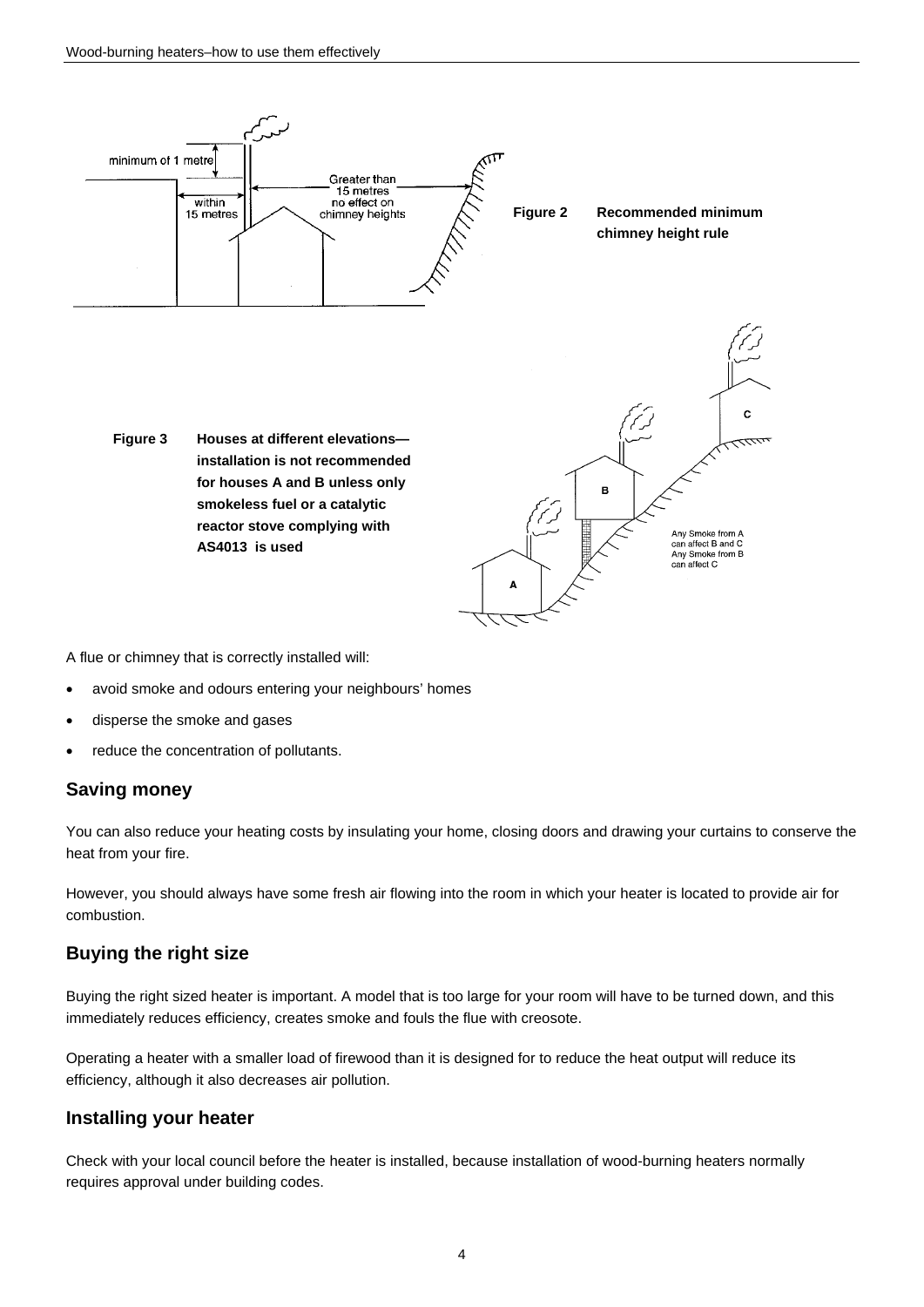You should use a qualified tradesperson to install the heater properly, according to the manufacturer's instructions and complying with Australian Standard AS2918.

Do not fit a rain protector, such as a 'Chinaman's cap', that restricts the upward flow of the hot gases. Instead, use a cowl that does not impede the upward flow of smoke, eg concentric rain excluders (vertical discharge flue in Figure 4), or a rotating wind directional cowl (Figure 5) if you live in a heavy rainfall area.





| Figure 4 Extended concentric shroud | <b>Figure 5</b> | <b>Rotating wind directional</b> |
|-------------------------------------|-----------------|----------------------------------|
| rain excluder                       |                 | cowl                             |

#### **Choosing an efficient design**

Look for the following design features when choosing a heater that will burn the fuel completely and with minimal pollution effects:

- compliance with Australian Standards AS4012 and AS4013 relating to energy and efficiency, and smoke emission
- properly designed internal baffle plates
- provision for preheating the incoming primary air to be directed through the active fire or the secondary air after the fire
- promotion of secondary combustion to reduce air pollution
- insulation of the flue as high as possible to minimise condensation fouling, and assist both dispersion and natural draught air flow to the fire.

#### **Combustion system**

Good design and operation will ensure enough air is supplied to burn off smoke and volatile wood components in the secondary combustion zone (Figure 6). This will generate more heat in the room and reduce air pollution.



**Figure 6 Combustion system of a wood burner**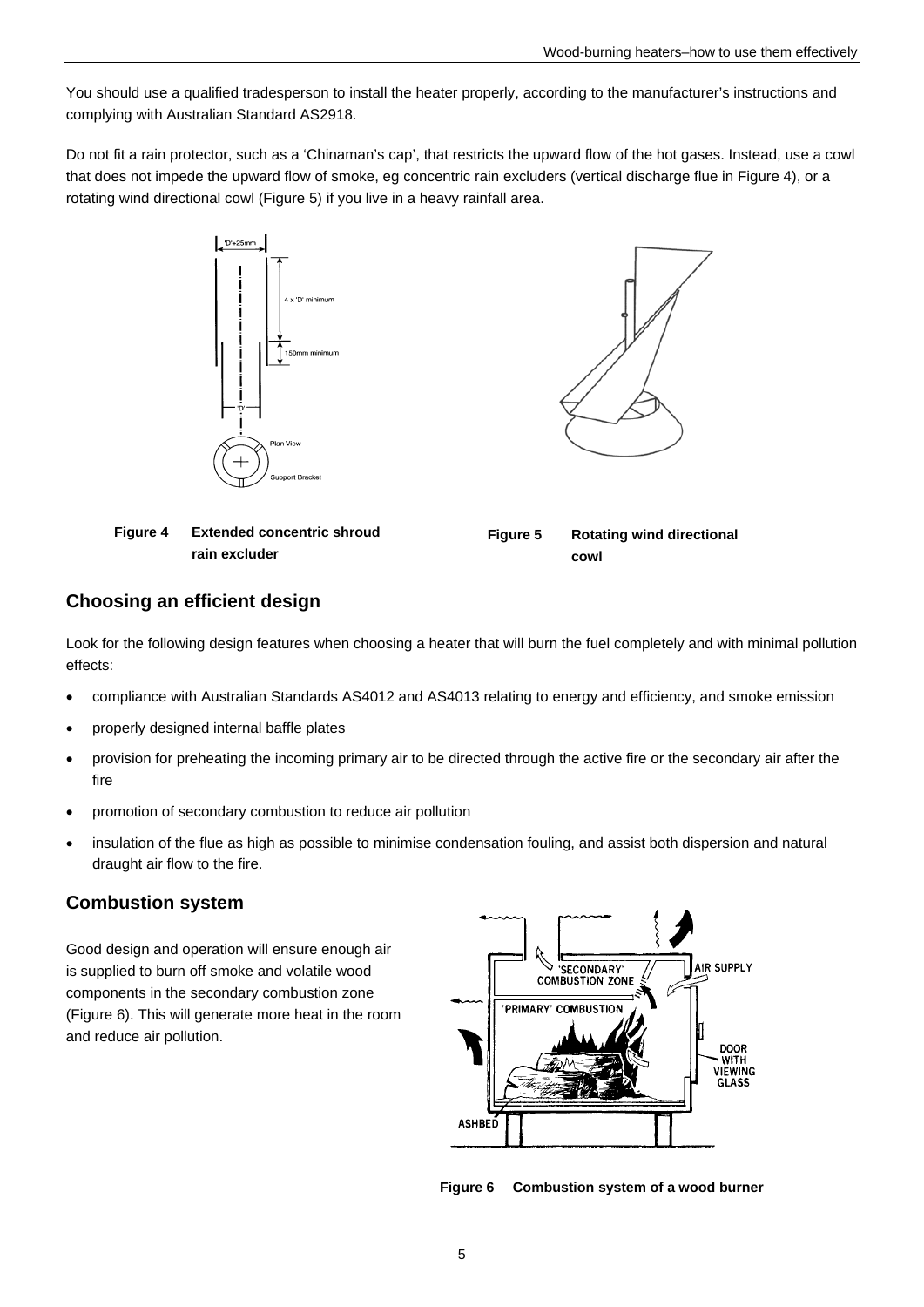## **Advice for neighbours with wood smoke problems**

The EPA encourages neighbours to resolve problems between themselves or through mediation. We all need to give greater consideration to the impacts we might be having on our neighbours.

If your neighbour's wood heater is producing smoke or odour that is affecting the enjoyment of your property, you can do something about it:

#### **Tell your neighbour what the problem is**

You may find that your neighbour is unaware that their wood heater is affecting your property.

#### **Don't get angry**

Anger, frustration and fear can impact upon how we react to annoyance.

By confronting the issue immediately you can avoid the risk of ill health caused by compounding stress. Less stress places you in a better frame of mind to constructively discuss your concerns with your neighbour. Most people are responsible and willing to help if asked.

#### **Approaching your neighbour**

Be calm, not angry. Focus your discussion on the issue, not the person. Help your neighbour to resolve the issue.

#### **If approached by a neighbour**

Don't be defensive or offended. Remember—they are not there for a personal attack, it is 'the issue' that they are concerned about. Be friendly and work with your neighbour to find a solution.

#### **Mediation processes**

Sometimes both parties choose to seek assistance through free mediation that includes an interpreter service. These services can be found in the White Pages under 'Mediation'.

#### **Taking civil action**

If the parties have been unable to resolve the issue informally through negotiation or mediation, either party can take civil action (under Section 104 of the *Environment Protection Act 1993*) through the Environment, Resources and Development Court. Please call the EPA on (08) 8204 2004 (Freecall 1800 623 445 for country callers) for further information.

When seeking ways for neighbours to live in harmony, we advise that legal action should only be considered as a last option.

## **Helpful tools**

A number of tools are available to help you use your wood heater correctly, minimise harmful wood smoke pollution and save money. The EPA and the Australian Home Heating Association (AHHA) have some useful tools available on their websites and you can order a FREE copy of the DVD, *Clear Skies—getting the most out of your wood heater* from the EPA or AHHA.

Contact the association at: Tel: (08) 8351 9288 Fax: (08) 8351 9099 Email: [<homeheat@homeheat.com.au](mailto:%3chomeheat@homeheat.com.au%3e)> Website: <[www.homeheat.com.au>](http://www.homeheat.com.au/)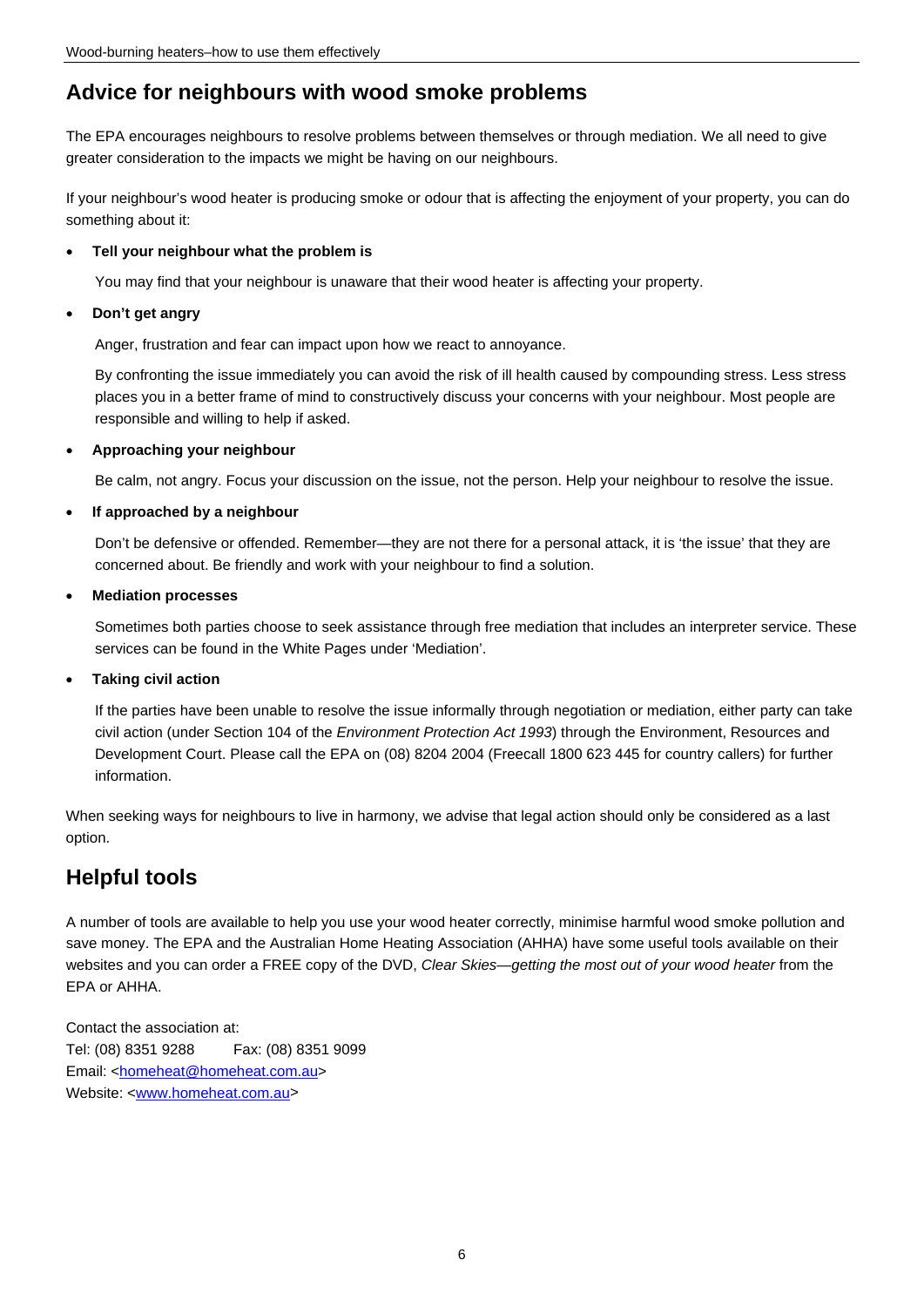## **For further assistance with solid fuel heating**

| EPA                                         | Email: <epainfo@epa.sa.gov.au></epainfo@epa.sa.gov.au>        |
|---------------------------------------------|---------------------------------------------------------------|
|                                             | Website: <www.epa.sa.gov.au woodsmoke=""></www.epa.sa.gov.au> |
| Firewood Association of Australia (FAA) Inc | Telephone: 1300 131 481                                       |
|                                             | Website: <www.firewood.asn.au></www.firewood.asn.au>          |
| <b>Mediation services</b>                   | <b>White Pages</b>                                            |
| Chimney sweeps                              | <b>Yellow Pages</b>                                           |
|                                             |                                                               |

## **Disclaimer**

This publication is a guide only and does not necessarily provide adequate information in relation to every situation. This publication seeks to explain your possible obligations in a helpful and accessible way. In doing so, however, some detail may not be captured. It is important, therefore, that you seek information from the EPA itself regarding your possible obligations and, where appropriate, that you seek your own legal advice.

## **Further information**

#### *Legislation*

Legislation may be viewed on the Internet at: [<www.legislation.sa.gov.au>](http://www.legislation.sa.gov.au/) Copies of legislation are available for purchase from:

| Service SA Government Legislation Outlet<br>Adelaide Service SA Centre<br>108 North Terrace<br>Adelaide SA 5000 | Telephone:<br>Facsimile:<br>Website:                                  | 13 23 24<br>(08) 8204 1909<br><shop.service.sa.gov.au></shop.service.sa.gov.au>                                                                 |
|-----------------------------------------------------------------------------------------------------------------|-----------------------------------------------------------------------|-------------------------------------------------------------------------------------------------------------------------------------------------|
| For general information please contact:                                                                         |                                                                       |                                                                                                                                                 |
| <b>Environment Protection Authority</b><br>GPO Box 2607<br>Adelaide SA 5001                                     | Telephone:<br>Facsimile:<br>Freecall (country):<br>Website:<br>Email: | (08) 8204 2004<br>(08) 8124 4670<br>1800 623 445<br><www.epa.sa.gov.au><br/><epainfo@epa.sa.gov.au></epainfo@epa.sa.gov.au></www.epa.sa.gov.au> |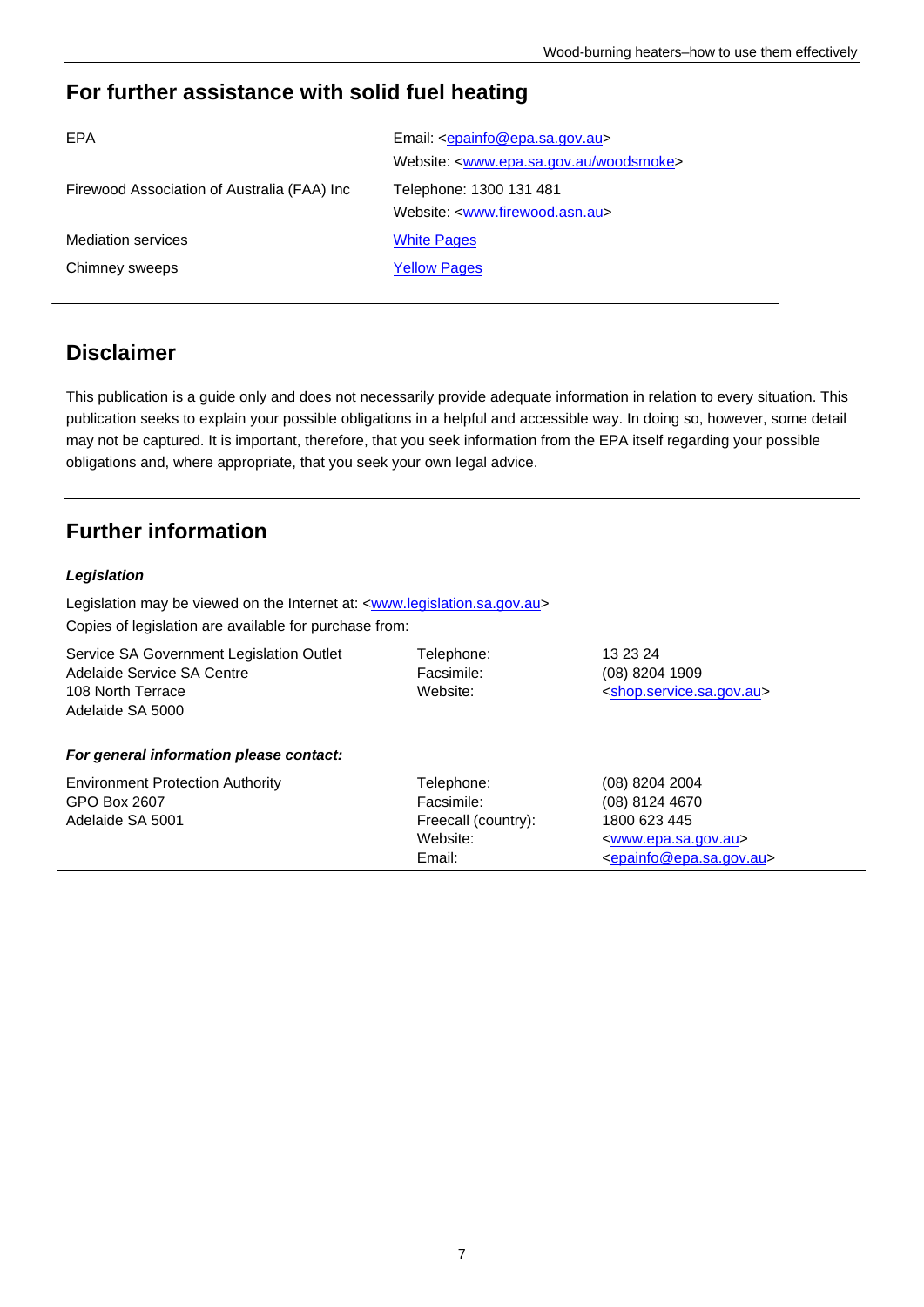## **Wood heating checklist**

#### **Are you using your wood heater correctly? Tick the boxes that mostly describe your situation.**

|                | Do you:                                                                                  | A                                  | B                                  | C                                    |
|----------------|------------------------------------------------------------------------------------------|------------------------------------|------------------------------------|--------------------------------------|
| 1              | Burn well-seasoned dry wood                                                              | $\Box$ ALWAYS                      | $\square$ MOSTLY                   | $\Box$ NEVER                         |
| 2              | Burn treated and/or painted wood                                                         | $\Box$ NEVER                       | <b>O</b> SOMETIMES                 | $\Box$ OFTEN                         |
| 3              | Burn household rubbish (eg plastic or<br>nappies)                                        | $\Box$ NEVER                       | <b>O</b> SOMETIMES                 | $\Box$ OFTEN                         |
| 4              | Use only dry kindling, paper and/or firelighters<br>for starting fires                   | $\Box$ ALWAYS                      | $\square$ SOMETIMES                | $\Box$ RARELY                        |
| 5              | Burn hardwoods (eg redgum, mallee)                                                       | <b>O</b> ALWAYS                    | $\square$ MOSTLY                   | $\Box$ RARELY                        |
| 6              | Obtain next year's wood well in advance                                                  | $\Box$ ALWAYS                      | <b>O</b> SOMETIMES                 | $\Box$ RARELY                        |
| $\overline{7}$ | Keep wood supply covered                                                                 | $\Box$ ALL                         | $\square$ SOME                     | $\square$ NONE                       |
| 8              | Understand burning values of different types<br>of wood                                  | $\square$ GOOD<br><b>KNOWLEDGE</b> | $\square$ SOME<br><b>KNOWLEDGE</b> | <b>OLITTLE</b><br><b>KNOWLEDGE</b>   |
| 9              | Have flue inspected and cleaned regularly                                                | $\Box$ EVERY<br><b>YEAR</b>        | $\Box$ EVERY 2-3<br><b>YEARS</b>   | $\Box$ 4-YEARLY OR<br><b>GREATER</b> |
| 10             | Have heater inspected and cleaned regularly                                              | $\Box$ EVERY<br><b>YEAR</b>        | $\Box$ EVERY 2-3<br><b>YEARS</b>   | $\Box$ 4-YEARLY OR<br><b>GREATER</b> |
| 11             | When starting fire, leave air controls fully<br>open for 20-30 minutes                   | <b>O</b> MOSTLY                    | <b>O</b> SOMETIMES                 | $\Box$ NEVER                         |
| 12             | Leave fire-box door closed during burning,<br>except when starting                       | $\Box$ ALWAYS                      | $\square$ SOMETIMES                | $\Box$ NEVER                         |
| 13             | Keep fire burning brightly, not smouldering                                              | <b>O</b> ALWAYS                    | $\square$ SOMETIMES                | $\Box$ NEVER                         |
| 14             | Occasionally check externally for smoke from<br>your heater 20 minutes after starting up | $\square$ SOMETIMES                | $\Box$ RARELY                      | $\Box$ NEVER                         |
| 15             | Check the condition of your heater's door seal                                           | $\Box$ EVERY<br><b>YEAR</b>        | $\Box$ EVERY 2-3<br><b>YEARS</b>   | $\Box$ 4-YEARLY OR<br><b>GREATER</b> |

#### Total number of ticks: A ( ) B ( ) C ( )

This checklist is provided with scoring instructions (overleaf) as a guide to assist and encourage householders to improve their use of wood heaters.